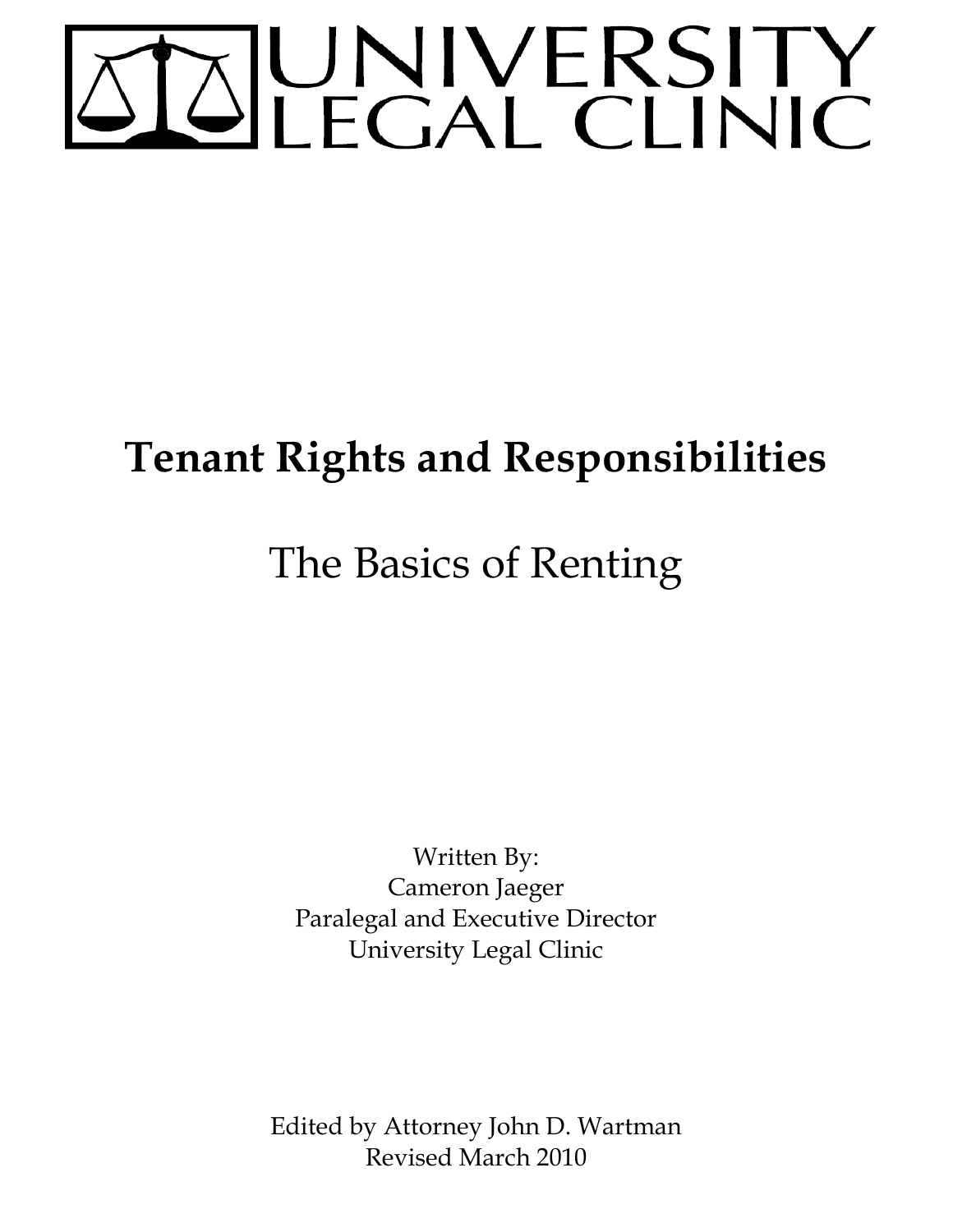Many thanks to the following organizations:



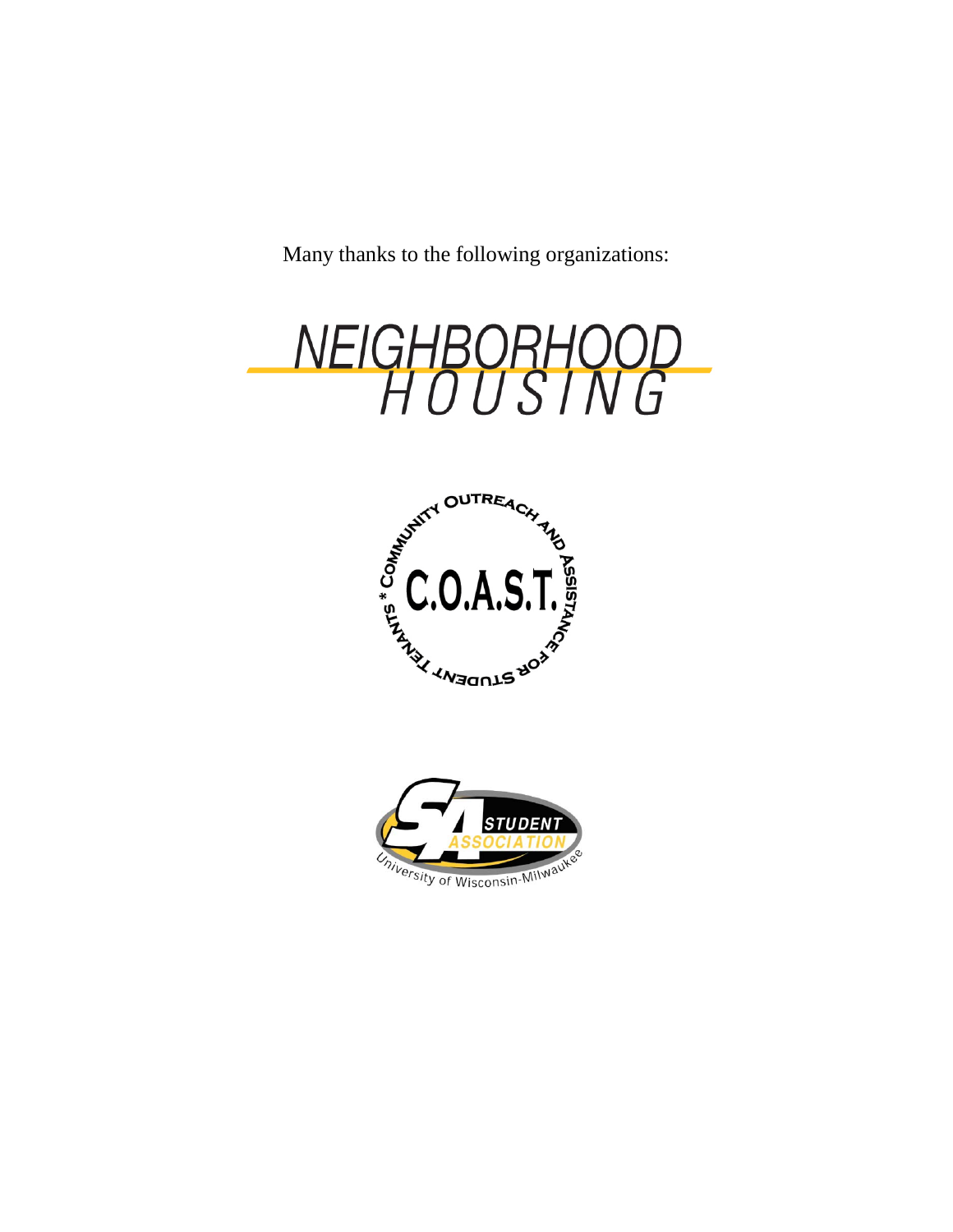## **Contents**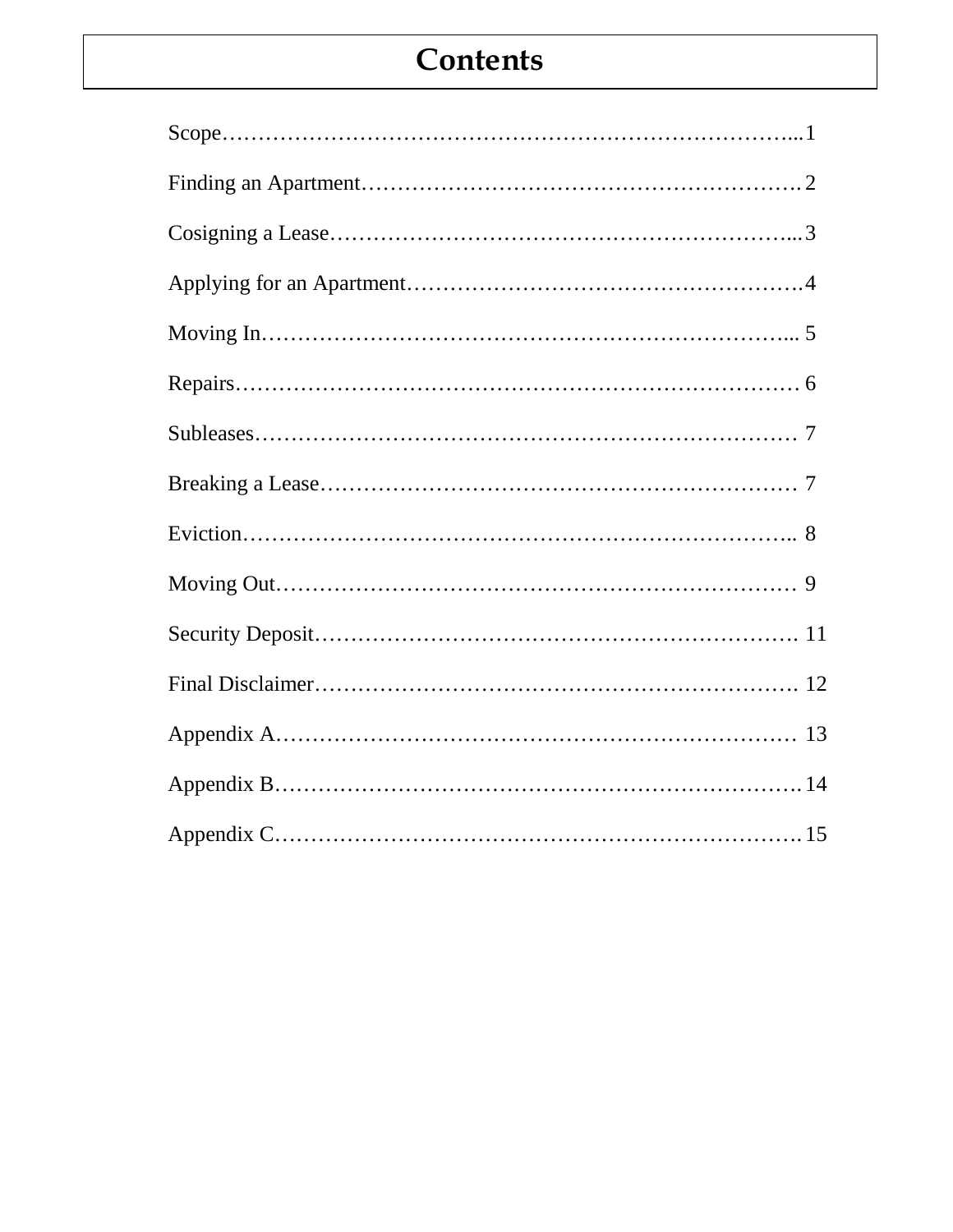Whether you're getting your first apartment or have rented before, it is always good to know your rights and responsibilities as a tenant. This publication is meant to inform.

All the information in this publication is strictly educational. It is in no way meant to replace or substitute for legal advice. If you have any questions about the content of this publication and how it may apply to your particular case you should timely seek legal counsel.

The University Legal Clinic provides this service to University of Wisconsin- Milwaukee students. If you are not a UWM student, please see Appendix A for a listing of other legal resources that may be able to assist you.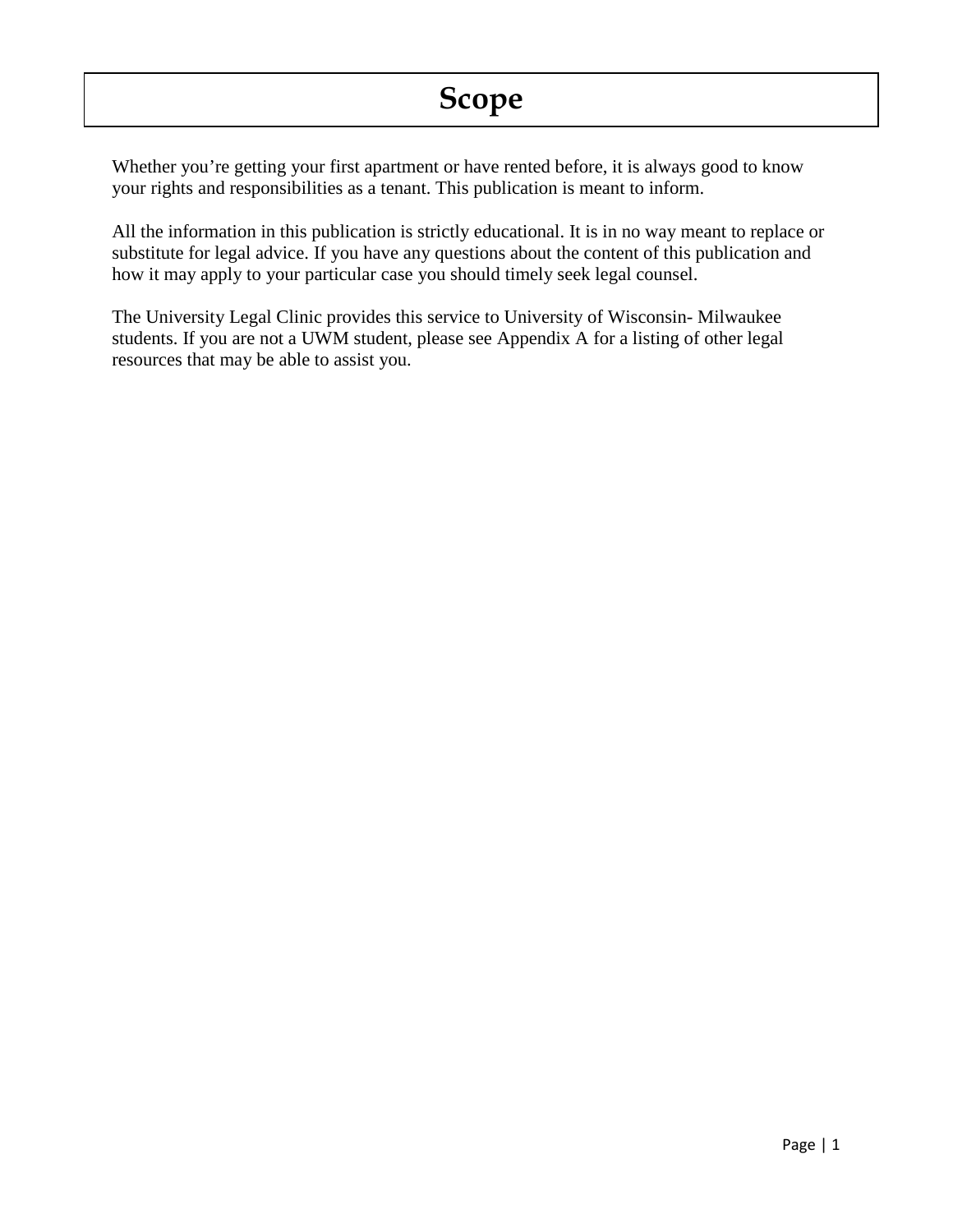## **Finding an Apartment**

There are many resources for finding apartments. A simple Google search will bring up hundreds of results. However, not all apartment search web-sites are created equally.

As a student at the University of Wisconsin-Milwaukee there are many services available to you. The Neighborhood Housing Office (NHO) helps students locate quality housing and landlords.

Their website is easy to navigate and has many useful features. You can search for houses, roommates, and landlord ratings. The NHO compiles lists of compliments and complaints on different landlords from students and makes that information available to the public. All of this can be accessed at the website: neighborhoodhousing.uwm.edu

| <b>Property Search</b>                 |                                                                                        |
|----------------------------------------|----------------------------------------------------------------------------------------|
| <b>Type of Property to search</b>      | C Landlord Listings<br>◯ Student Rooms for Rent / Subleases                            |
| <b>Street Address</b>                  |                                                                                        |
| <b>Area</b>                            | No Preference<br>×                                                                     |
| <b>Unit Type</b>                       | No Preference  v                                                                       |
| <b>Number of Bedrooms</b>              | No Preference<br>M                                                                     |
| Date Available Between<br>(MM/DD/YYYY) | $\mathcal{L}$<br><b>Start Date:</b><br>$\overline{1}$<br>End Date:<br>$\left  \right $ |
|                                        | Available Now                                                                          |
| <b>Length of Lease</b>                 | No Preference V                                                                        |
| <b>Rent Price Range</b><br>(per month) | $(min - max)$                                                                          |
| <b>Parking</b>                         | No Preference<br>$\mathbf{v}$                                                          |
| <b>Pet Policy</b>                      | $\bigcirc$ Yes $\bigcirc$ No $\bigcirc$ No Preference                                  |
| <b>Handicap Accessible</b>             | ○ Yes ○ No · ⊙ No Preference                                                           |
| <b>Landlord/Company Name</b>           | No Preference<br>M<br>$\Box$ Other:                                                    |
| <b>Reset Form</b>                      | <b>Search</b>                                                                          |

To the left is the Property search form on the NHO website. You can indicate the rental periods, property location, number of bedrooms, and even parking availability.

For information about the Neighborhood Housing Office or about the services that they provide, visit the website listed above or call 414-229-6999.

Most attics and basements cannot legally be used as an apartment. In Milwaukee, you also cannot have more than three (3) unrelated individuals rent an apartment.

#### **Check Out the Landlord and Property**

Also, you will want to do your homework. Don't always take the landlords word on everything. Check out the landlord. Remember that the NHO collects compliments and complaints about many eastside landlords. Also check out the landlord's record (criminal, evictions, lawsuits) at CCAP. Check out the property with the Milwaukee Department of Neighborhood Services and determine whether there are uncorrected building code violations. See appendix A for the listing of these websites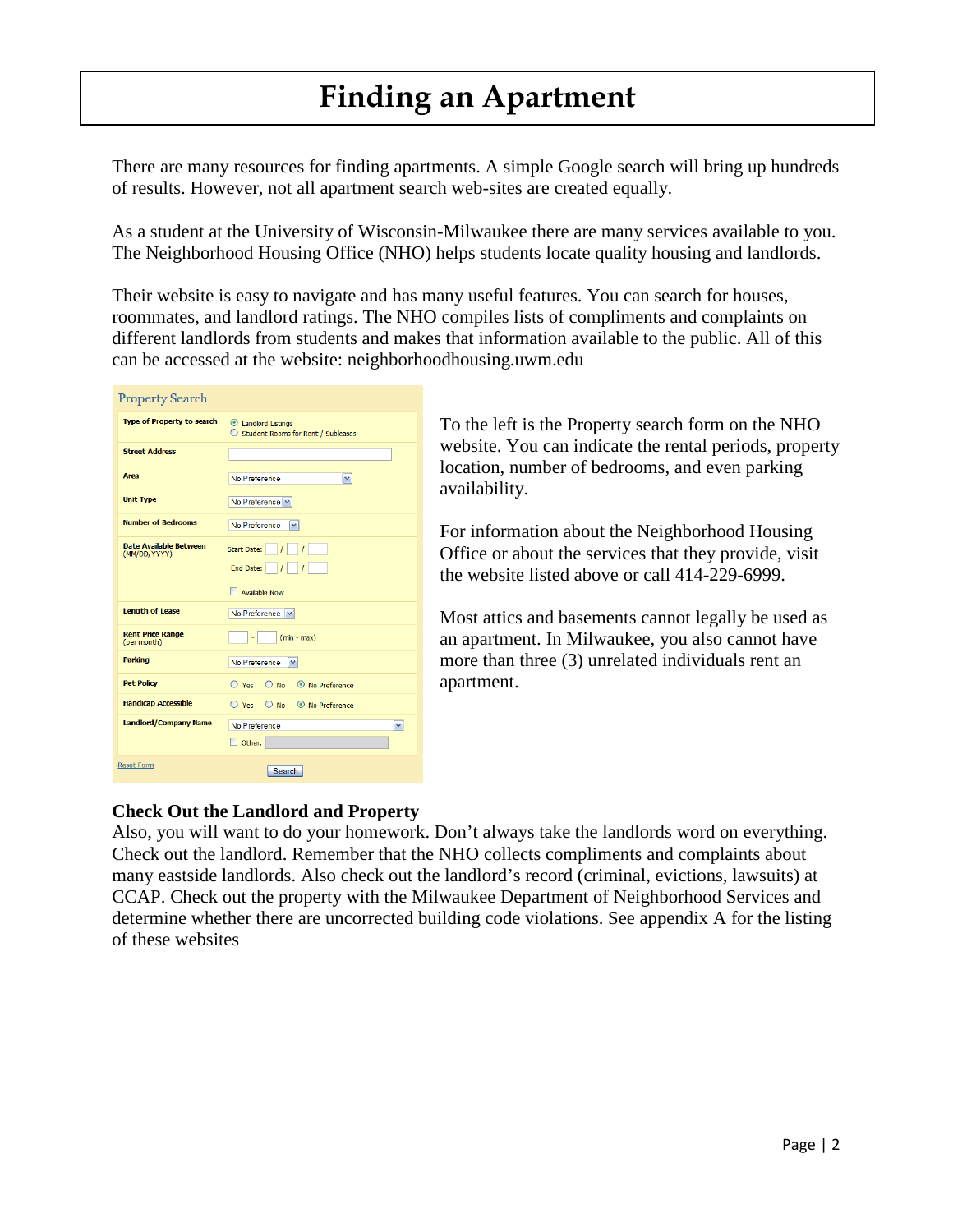## **Cosigning a Lease**

Choose your roommates wisely. You are "jointly and severally" liable for any damages and unpaid rent. Landlords may also require a cosigner for a lease at their discretion. There are no laws that dictate when a landlord can and cannot require a cosigner. Each landlord will have certain criteria that they use to decide whether or not they will require a cosigner for a prospective tenant.

A cosigner can be any responsible adult who is willing to take responsibility for a lease if the tenant defaults in any way. A landlord will most likely have preferences about who the cosigner should be.

Cosigning a lease for someone should not be taken lightly. When a person cosigns a lease for someone you become jointly and severally liable for all rent and damages not paid by the tenants as well as responsible for the entire debt, even if there are multiple tenants or cosigners.

Unless the landlord agrees otherwise, a person cannot cosign for just one tenant. If you cosign a lease that has multiple tenants, you have cosigned or guaranteed all of the tenants.

If the tenants default and the cosigner is pursued by the landlord, it is the cosigner's responsibility to pursue the other tenants or cosigners for their respective monetary responsibilities. This is called a "right of contribution". Usually rent and utility monies can be recovered through small claims legal action.

A cosigner can also be known as a guarantor.

| Agreement and performance of all covenants of Tenant. This      |                                   |
|-----------------------------------------------------------------|-----------------------------------|
| Guarantee is irrevocable and is not affected by modification or |                                   |
| extension of this Agreement.                                    |                                   |
| Signature:                                                      |                                   |
| (print name)                                                    |                                   |
|                                                                 | University usy Milwaukee w, 53211 |
|                                                                 |                                   |

**GUARANTEE** 

In consideration of Landlord's agreement to rent the Premises,

Signature<sup>®</sup>

IN WITNESS WHEREOF, the parties have executed this Agreement LANDLORD/AGENT:

Signature assili (print name) **ENANT:** Signature (print name)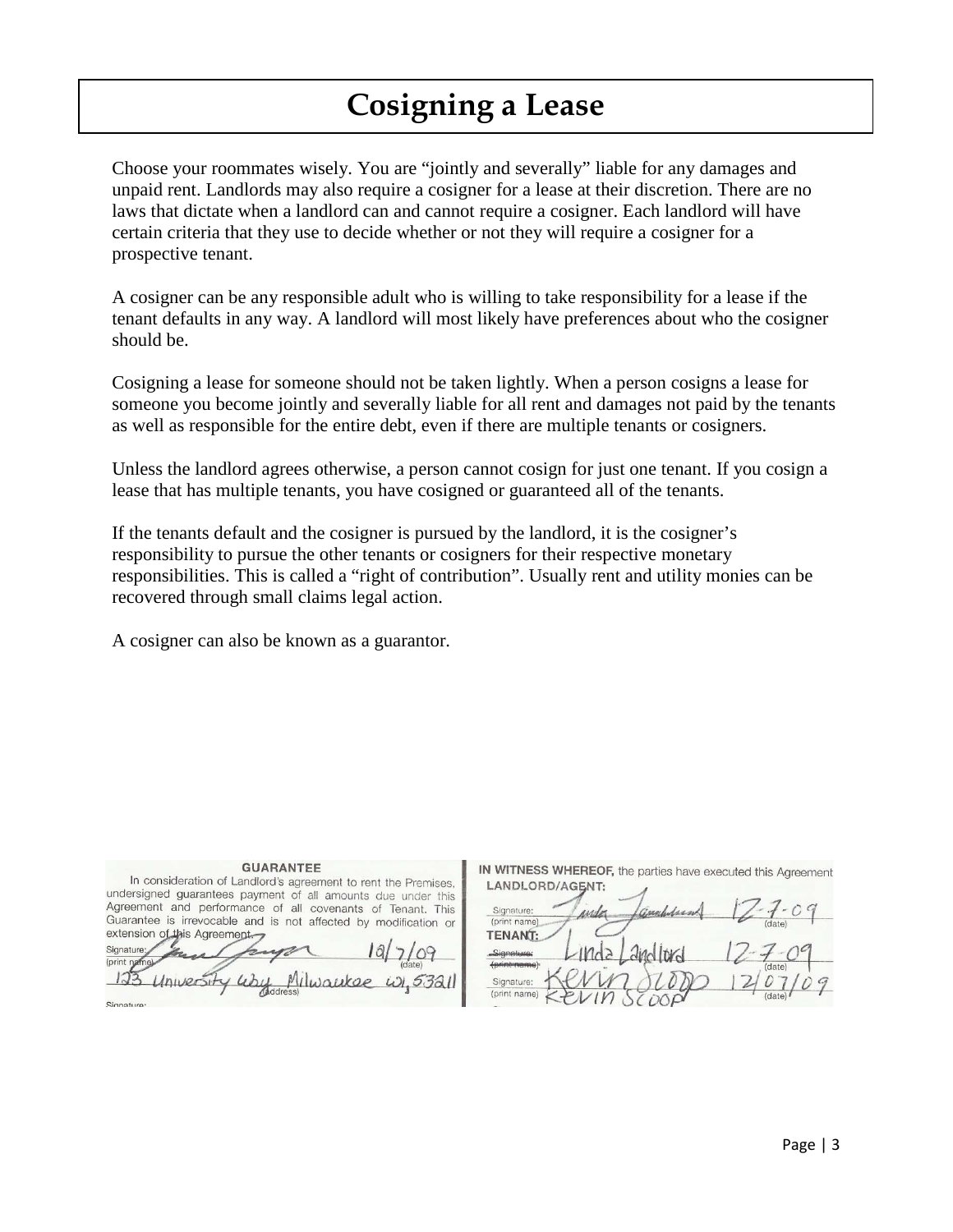## **Applying for an Apartment**

#### **Credit Check Fees**<sup>[1](#page-6-0)</sup>

A landlord can charge a prospective tenant up to \$20 to perform a credit check on a rental application. However, if the tenant already has a consumer credit report that is both less than 30 days old and is from a "consumer credit reporting agency that compiles and maintains files on consumers on a nationwide basis", the landlord is required to use that instead. You can receive one free credit report each year at www.annualcreditreport.com. Some banks also offer them for free. Credit checks do affect your credit score.

#### **Earnest Money[2](#page-6-1)**

Wisconsin administrative code defines Earnest Money as money given to a landlord to hold an apartment pending acceptance of a rental application. If the prospective tenant withdraws their application before the landlord accepts it, the earnest money must be mailed or delivered by the end of the next business day.

However, if the landlord informs the tenant that their application has been accepted before withdrawal of the application, the tenant is then obligated to enter into the lease agreement. If the tenant fails to do so, the landlord may withhold the earnest money payment and possibly additional sums for lost rent.

If you did pay the landlord earnest money and you enter into a rental agreement with that landlord, the landlord has three options: return the earnest money, apply it to the security deposit, or apply it as rent. Most landlords credit the money to the security deposit for ease of accounting.

#### **Bait and Switch[3](#page-6-2)**

It is unlawful for a landlord to perform what is called a "bait and switch". A "bait and switch" is when the landlord shows prospective tenants one apartment or rental unit and then has those same tenants sign a lease for different rental unit.

#### **Misrepresentation[4](#page-6-3)**

Wisconsin Administrative Code strictly prohibits landlords from making misrepresentations about their rental properties. No landlord may fail to disclose the rent charges or non-rent charges to be paid by the tenant during tenancy. Also, they may not misrepresent the location or characteristics of the unit.

#### **Before Signing a Lease**

Before signing any lease, it is a good idea to have the lease looked over by a professional to make sure that everything in the lease is legal and so that you are fully aware of everything that you are agreeing to when you sign the lease. The NHO can also run a background check for you or your prospective landlord and property. The landlord must advise you if the property is in foreclosure, has any uncorrected code violations, and what utilities are included in the rent.

 $1$  ATCP 134.05 (4) (b)

<span id="page-6-1"></span><span id="page-6-0"></span><sup>2</sup> ATCP 134.05 (1) (2) (3)

<span id="page-6-2"></span> $3$  ATCP 134.09 (9) (b)

<span id="page-6-3"></span><sup>4</sup> ATCP 134.09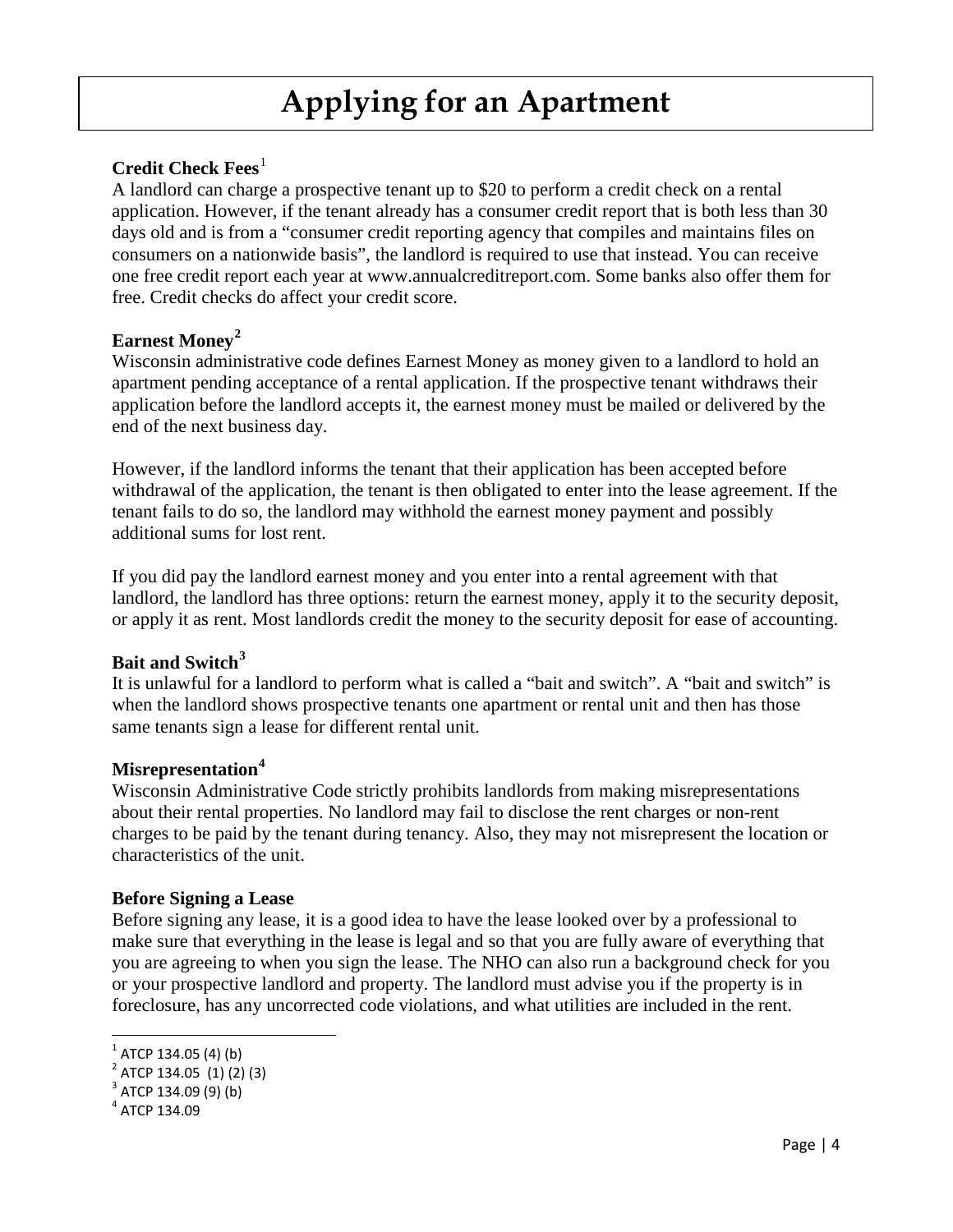## **Moving In**

#### **Pre-existing damage[5](#page-7-0)**

It is important when moving into an apartment or rental property, that you thoroughly inspect the premises within the first seven (7) days of moving in. Wisconsin Administration Code states that the tenant has the right to "inspect the dwelling unit and notify the landlord of any pre-existing damages or defects<sup>[6](#page-7-1)5</sup>. Not only will the Landlord have notice to fix any defects that the apartment may have it also ensures that the tenant will not be held liable for any pre-existing damage when they move out.

The University Legal Clinic provides a useful form to record pre-existing damage. This form is available in the Legal Clinic's office. It is important that you take pictures of any defects or damages that you indicate on the check-in sheet.

|                                       |                          | <b>TENANT INSPECTION/</b><br><b>ACCEPTANCE</b> |                                      |                             |  |  |  |
|---------------------------------------|--------------------------|------------------------------------------------|--------------------------------------|-----------------------------|--|--|--|
| Place Tenants Names Here<br>1 Tenant: |                          |                                                |                                      |                             |  |  |  |
| 2 Address:                            |                          | Place Address of Rental Unit Here              |                                      |                             |  |  |  |
|                                       | <b>ROOM OR AREA</b>      | <b>MOVE-IN</b><br><b>INSPECTION</b>            | <b>MOVE-OUT</b><br><b>INSPECTION</b> | <b>COST</b><br><b>CORRE</b> |  |  |  |
| 6 KITCHEN                             |                          |                                                |                                      |                             |  |  |  |
| Walls/Ceiling                         |                          | 2011 damage                                    |                                      |                             |  |  |  |
| Stove-Outside                         |                          |                                                |                                      |                             |  |  |  |
| <b>Burners</b>                        |                          | mesing                                         |                                      |                             |  |  |  |
|                                       | <b>Burner Reflectors</b> |                                                |                                      |                             |  |  |  |
| <b>Timer-Controls</b>                 |                          |                                                |                                      |                             |  |  |  |
| Oven                                  |                          | Vp.                                            |                                      |                             |  |  |  |
| Racks                                 |                          |                                                |                                      |                             |  |  |  |
| <b>Broiler Pan</b>                    |                          |                                                |                                      |                             |  |  |  |
| Light                                 |                          |                                                |                                      |                             |  |  |  |
| Eunction                              |                          |                                                |                                      |                             |  |  |  |

The above is an example of the move-in inspection of the kitchen. The tenants took a picture of everything indicated on the sheet. Make sure you keep a copy of the pictures and the form with your lease in a safe place. You'll need it again when you move out.

<span id="page-7-0"></span> $5$  ATCP 134.06 (1)

<span id="page-7-1"></span> $6$  ATCP 134.06 (1)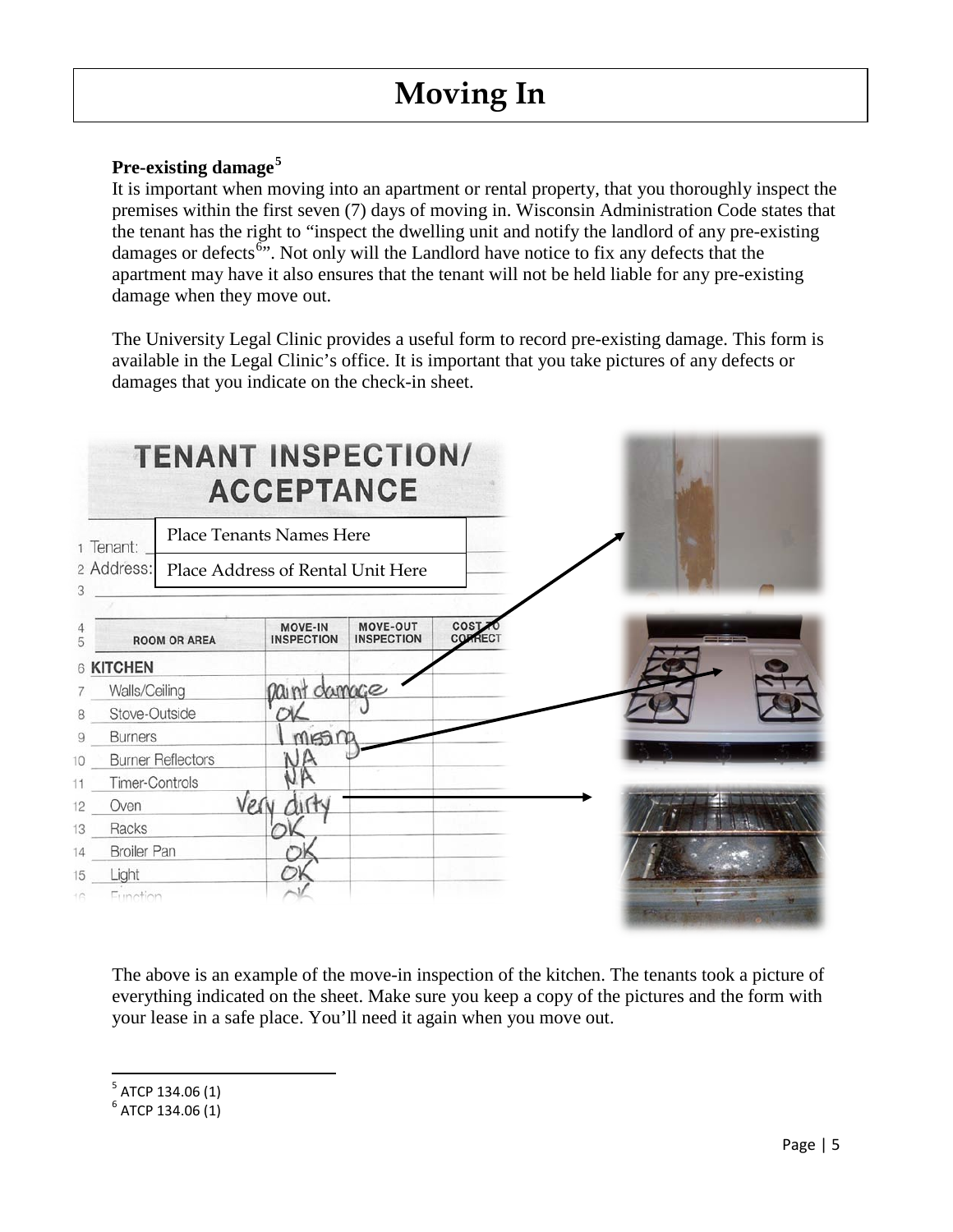#### **Responsibility[7](#page-8-0)**

It is a well known fact that damage occurs to rental units. There is no way to avoid it. The question that remains then is who is responsible for damages? Damages caused by negligence of the tenant or the tenants' guests fall upon the tenant to repair. This doesn't necessarily mean that the tenant performs the maintenance themselves. However, it does mean that they are financially responsible for that item of damage.

All other damages that were not caused by negligence of the tenant are the landlord's responsibility to repair.

Major repairs such as heat, air conditioning, electric, or plumbing are the landlord's responsibility. Minor and inexpensive repairs, such as changing a light bulb, are the responsibility of the tenant.

#### **Promises to Repair[8](#page-8-1)**

In accordance with Wisconsin Administrative Code a landlord's promise to repair must be in writing and have a date of completion if the promise is made prior to the lease being signed. The landlord must also notify a tenant, in writing, if there are unavoidable delays. A completion date must be given in any case.

#### **Refusal to Repair**

If a landlord refuses to make repairs tenants can contact Neighborhood Services. Complaints can be filed online at: www.ci.mil.wi.us/ComplaintProcess2387.htm. A tenant may also call Neighborhood Services at 414-286-2268. Neighborhood Services will then follow-up with the landlord and order necessary repairs. It is unlawful for the landlord to retaliate (see retaliatory eviction, page 7) against tenants for good faith complaints to Neighborhood Services.

#### **Entering an Apartment to Make Repairs[9](#page-8-2)**

A landlord must give a tenant at least twelve (12) hours advance notice before entering an apartment to make repairs. However, a landlord may enter an apartment at anytime if they believe there is a health or safety emergency or to protect the premises from damage.



 $7$  Wis. Stat. 704.07 (1) and (2)

<span id="page-8-1"></span><span id="page-8-0"></span><sup>8</sup> ATCP 134.07

<span id="page-8-2"></span><sup>&</sup>lt;sup>9</sup> ATCP 134.09 (2) (c)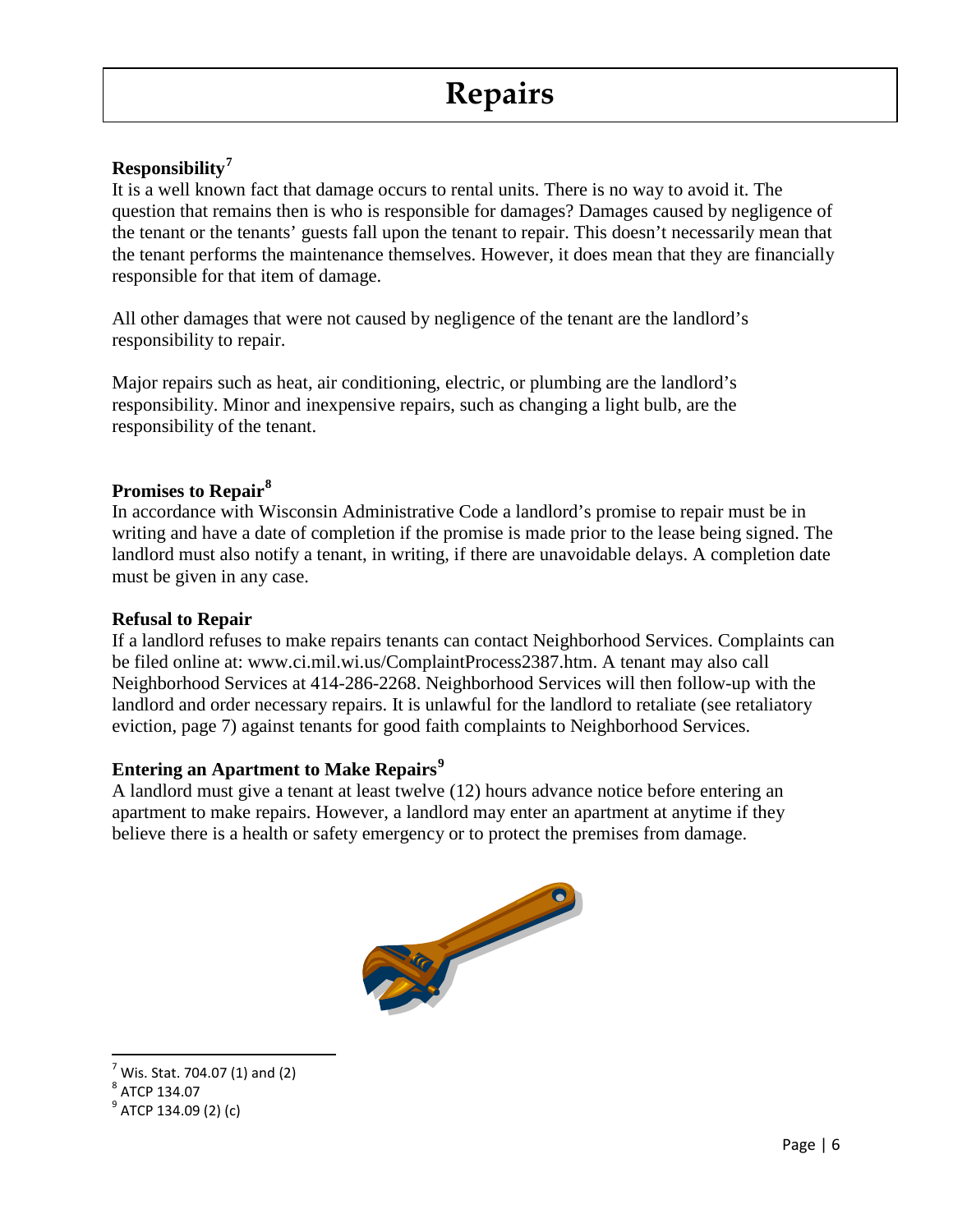#### **Subleases[10](#page-9-0) :**

A sublease is a lease agreement between a tenant, a replacement tenant and, the landlord. The original tenant must get written permission from their landlord that it is permissible for them to sublet the rental unit to the replacement tenant.

In a month-to-month tenancy a tenant may sublet with the permission of the landlord. The same is applicable to year or more leases, but a landlord has the right to prohibit subleases altogether.

You should be very careful when subletting your apartment. You are still personally liable for all damages or unpaid rent for the rental unit. To prevent losses to yourself, you will want to have a carefully drafted sublease that outlines due dates and all financial obligations to be paid by the sublessee. You will also want to indicate who the checks should be made payable to, you or the landlord directly.

## **Breaking a Lease**

Breaking leases is not something a tenant should do! Most leases are legal and binding contracts for the time period indicated in the lease. This means a tenant will be responsible for all rent money owed until the end of the lease.

However, if you do surrender (leave) the apartment before the end of your rental period, the landlord must try to mitigate or lessen the damages by trying to re-rent the apartment<sup>11</sup>. Acceptable mitigation includes: advertising and placing "For Rent" signs. There is no guarantee that the landlord will be able to re-rent the apartment. In that case, you will be held responsible for rent money until the end of your lease.

Before taking any action towards breaking a lease or subletting your apartment you will want to talk to an attorney or seek legal counsel. Issues that an attorney can possibly help you with include a lease with illegal provisions pursuant to ATCP 134.08; illegal rental premises, such as with the rental of attics or basements and "rooming houses"; and unlivable rental conditions that the landlord fails to timely correct. Unless an attorney advises to the contrary, you are ultimately responsible for the rental property until the expiration of the lease agreement.

<span id="page-9-0"></span> <sup>10</sup> Wis. Stat. sec. 704.09 (1)

<span id="page-9-1"></span> $11$  Wis. Stat. sec 704.29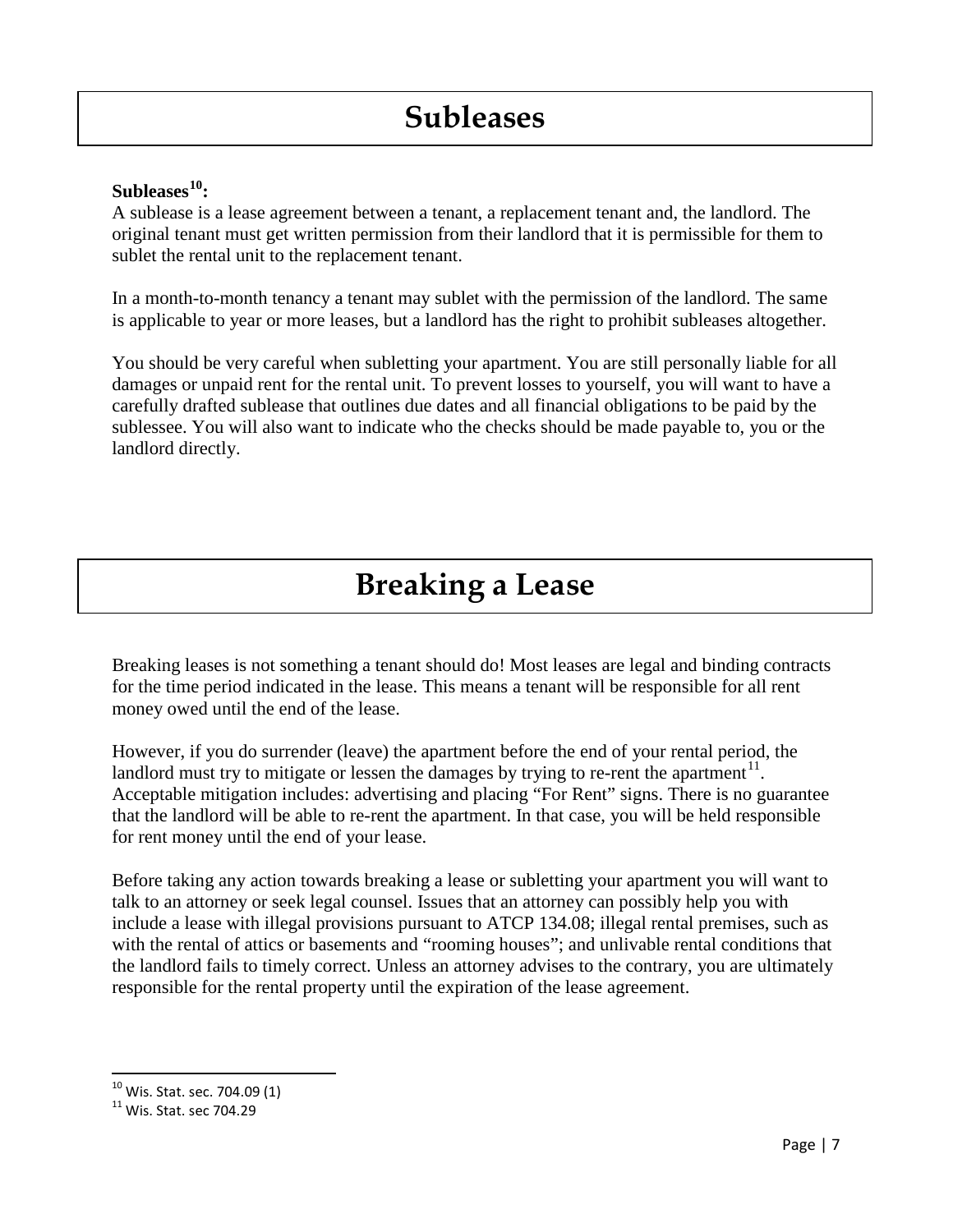### **Eviction**

An eviction can be stressful. It is also something you should not go through alone. As a reminder this section is meant to be basic information about eviction. Each eviction case differs. If you are facing an eviction seek legal counsel immediately.

#### **Month-to-Month Tenancy[12](#page-10-0)**

In a month-to-month tenancy the landlord can give either a five (5) day or a fourteen (14) day eviction notice. A 5 day eviction notice is a notice to correct. In this case the landlord is giving you the option to correct the default(s) within five (5) days of receiving the notice. (Pay delinquent rent; stop the conduct that breached the lease agreement, etc.) A 14 day eviction notice is a notice to vacate. The landlord is unwilling to continue with the rental agreement.

#### **Year Tenancy[13](#page-10-1)**

If a lease is a year or more the landlord must give a 5 day eviction notice first. If the tenant corrects the default, they may continue with the tenancy. However, if the tenant defaults again within twelve (12) months, the landlord can either serve a 5 day eviction notice again or serve a 14 day notice to vacate, which will require the tenant to move out whether or not they correct the default.

#### **Retaliatory Eviction**

A landlord cannot evict you in a retaliatory manner. An example of this would be that you made a good faith complaint to the Department of Neighborhood services because of a code violation in your apartment. Your landlord cannot evict you because you did so, however you must still pay your rent. In Milwaukee there is an ordinance which presumes there was retaliation if the landlord's action came within 12 months of the tenant's complaint. $14$ 

| 5 Dav<br>Notice To Pay Rent or Vacate                                                                                                                                                                                                             |
|---------------------------------------------------------------------------------------------------------------------------------------------------------------------------------------------------------------------------------------------------|
| State of Wisconsin $\int$ To:<br>Milwaukee County                                                                                                                                                                                                 |
| This notice terminates your tenancy and require you, and<br>anyone living with you, to vacate the premises listed above<br>within 5 days of service of this notice, unless the total<br>amount of past due rent and other amounts are received in |
| full by the owner or agent within the 5                                                                                                                                                                                                           |

If you get one of these, seek legal counsel immediately.

Do not wait! Time is of the essence.

<span id="page-10-0"></span> <sup>12</sup> Wis. Stat. sec. 704.17

<span id="page-10-1"></span><sup>&</sup>lt;sup>13</sup> Wis. Stat. sec. 704.17 (2)

<span id="page-10-2"></span><sup>&</sup>lt;sup>14</sup> Milwaukee Code of Ordinances 200-21.5 (8)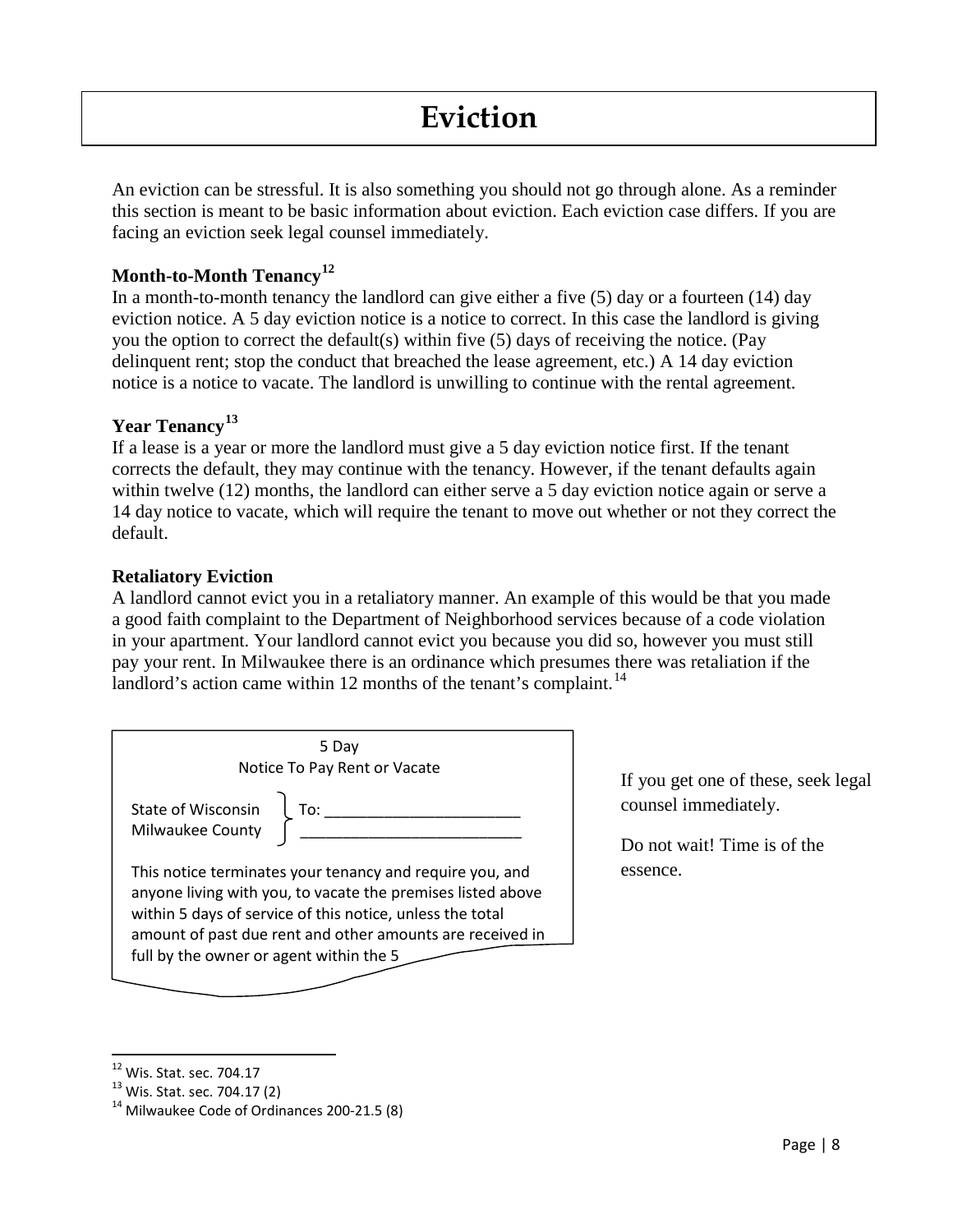## **Moving Out**

When you are ready to move out there are several things that you need to consider to make sure you leave your rental agreement in good standing and without any further financial ties or obligations.

#### **Notice**

In a Month-to-Month tenancy state law requires that a tenant give a landlord at least 28 days written notice that they will not be continuing tenancy<sup>15</sup>. For example, a written 28 days notice would have to be personally served on the landlord on or before October 4<sup>th</sup> in order for the tenancy to end at the end of October. If the notice was sent by certified mail, the latest it could be mailed would be October 2<sup>nd</sup>.

Leases of a year or more have specific move out dates. That date is when the lease expires. However, most lease agreements have what is called an "Automatic Lease Renewal." It is very important that you read your lease to see if your lease contains this clause. Also be aware that many leases also have enforceable provisions which prohibit a tenant from moving during the winter months.

#### **Automatic Lease Renewal[16](#page-11-1)**

An "Automatic Lease Renewal" (ALR) sets a date that you must let the landlord know if you are continuing with the lease agreement after your current lease expires or if you plan to move out. This notice must be written. The ALR date is typically 60 days from the end of the lease, but it can vary, which makes it imperative that you check your lease.

An ALR is enforceable. If you do not timely and properly give your landlord written notice your lease will automatically renew on a month-to-month, or longer, basis meaning you could be responsible for additional rent monies. See appendix C for an example of a properly formatted notice to your landlord.

A landlord is required by law to remind you if you have the ALR in your lease and at least 15 but no more than 30 days before the ALR would go into effect<sup>[17](#page-11-2)</sup>. The notice must be in written form and delivered to the tenant in one of several ways including  $18$ .

- 1. Giving the notice to the tenant personally.
- 2. Leaving a copy with a competent person who is residing at the rental property and then mailing a copy to the tenant's last known address.
- 3. Mailing a copy of the notice by certified mail to the tenants last known address.

<span id="page-11-0"></span> <sup>15</sup> Wis. Stat. sec. 704.19 (3)

<span id="page-11-1"></span><sup>16</sup> Wis. Stat. sec 704.15

<span id="page-11-2"></span><sup>17</sup> ATCP 134.09 (3)

<span id="page-11-3"></span><sup>&</sup>lt;sup>18</sup> Wis. Stat. sec 704.21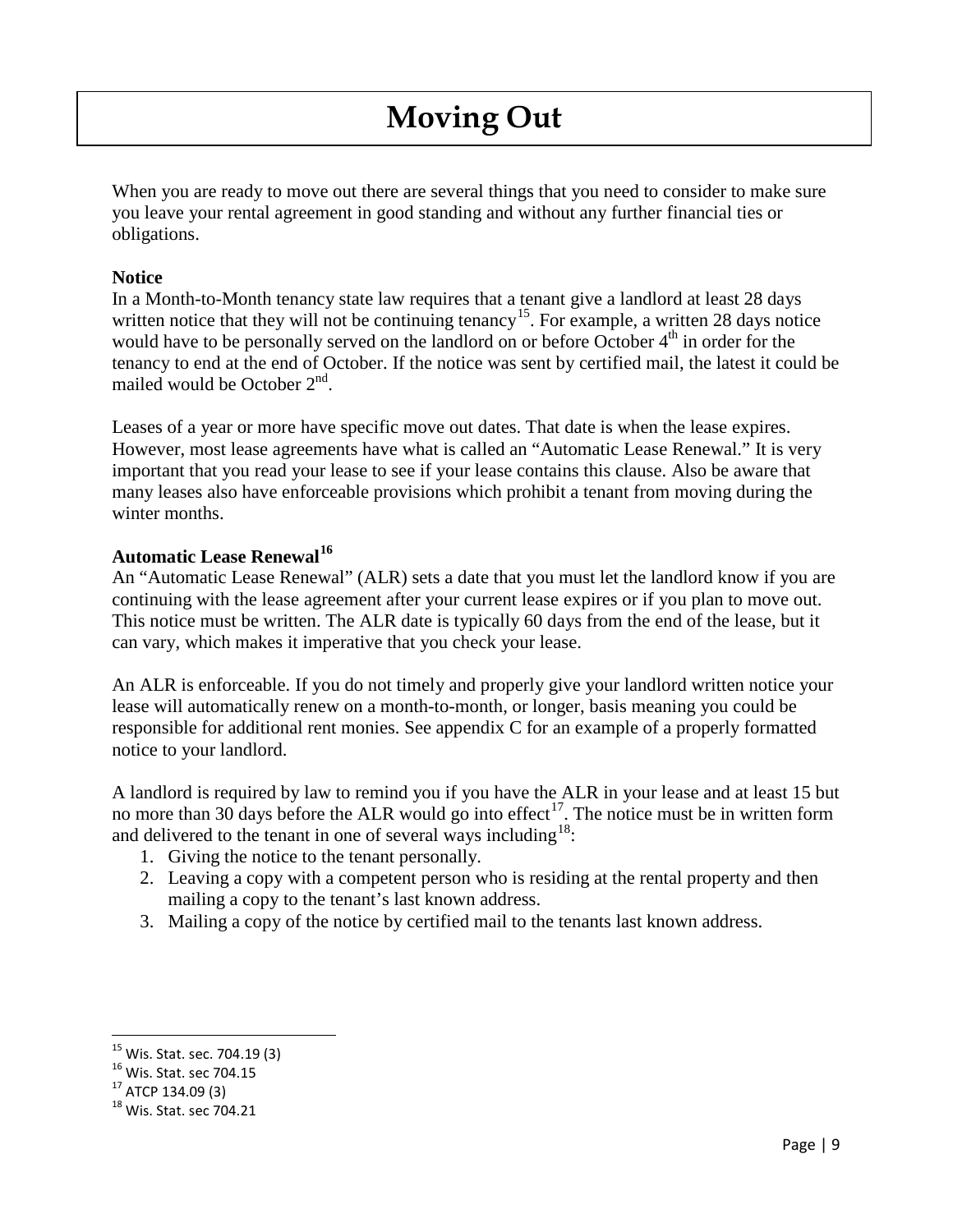Similarly a tenant's notice must be in writing and be timely served on the landlord in one of the following ways $^{19}$  $^{19}$  $^{19}$ :

- 1. Giving the notice to the landlord personally.
- 2. Leaving a copy with a competent person apparently in charge of the landlord's regular place of business.
- 3. Sending by certified or registered mail

#### **Move Out Inspection**

Upon moving out of your apartment you should retrieve the copy of the Tenant Inspection / Acceptance form that you filled out when you moved in and do the move out portion with or without the landlord.

Again, just like when you moved in, you should take pictures of everything that you indicate on the sheet. You should try to take matching pictures to everything that you took a picture of when you moved in whether or not those items have been repaired during your tenancy. Also, if your camera supports it, have the date printed on the pictures.

Following is an example of a move out inspection and examples of corresponding pictures. Even if the items are not currently damaged or they were not damaged when you moved in, it is still a good idea to take pictures of the entire rental unit. As before use the date feature if your camera supports it.

<span id="page-12-0"></span>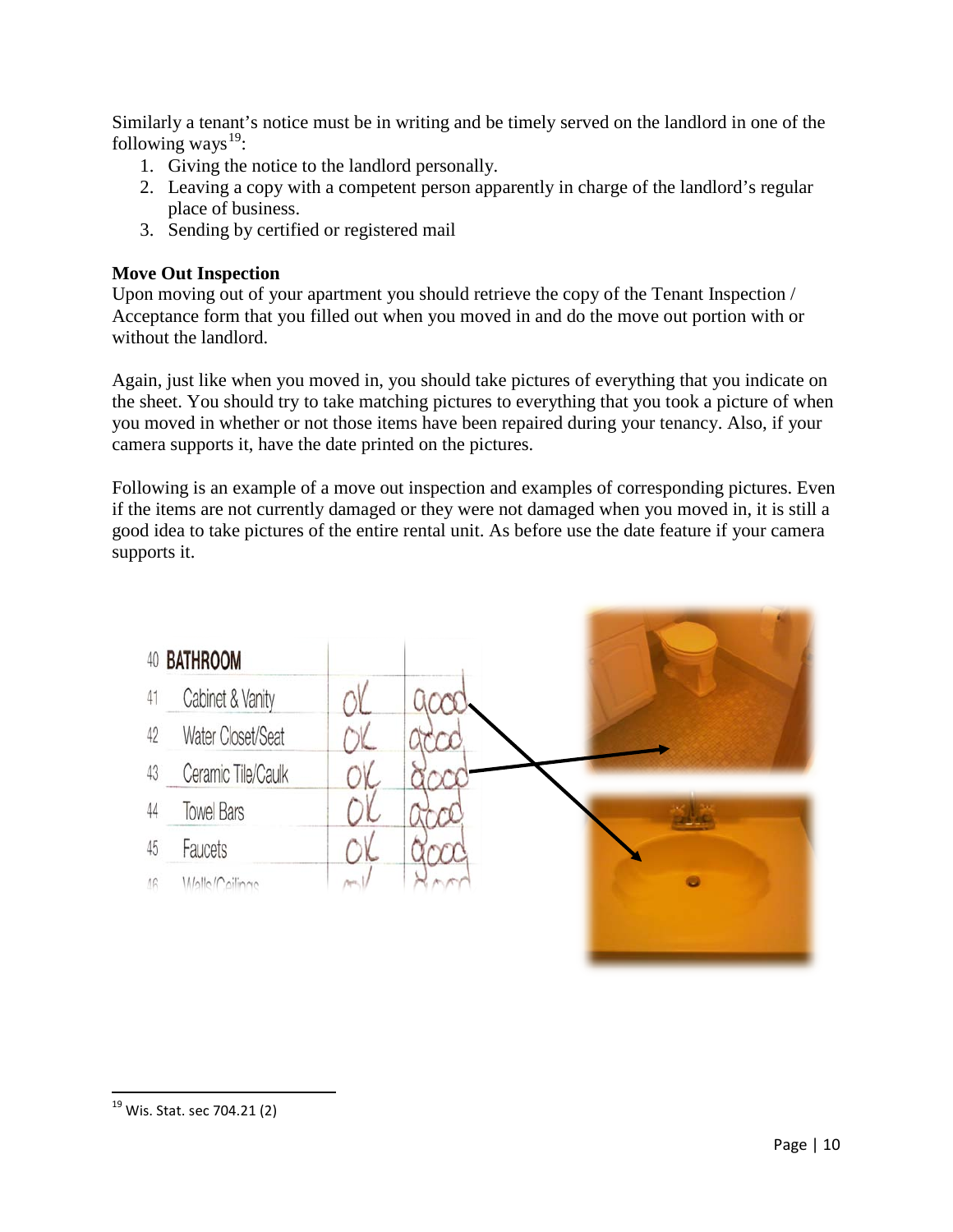## **Security Deposit**

#### **Return[20](#page-13-0)**

A landlord, by law, has 21 days from when the rental unit is "surrendered" to return a security deposit or provide you with a withholding statement. According to ATCP 134.06 (2) surrendered can mean several things including:

- 1. Last day of occupancy pursuant to the lease
- 2. Two days after a tenant mails a notice to the landlord that they have surrendered the premises
- 3. Date a tenant is evicted pursuant to a writ of restitution issued by the Court
- 4. The date the landlord discovers the tenant has surrendered a rental premises.

Be sure to keep the original post-marked envelope if the security deposit was returned late. You may be entitled to double your security deposit.

#### **Withholding Statement**

The withholding statement serves as an accounting of everything that the landlord keeps from the security deposit for damages or other losses incurred by the landlord for the rental property. This also has to be delivered within 21 days.

#### **Illegal Withholdings[21](#page-13-1)**

There are two explicit examples of illegal withholdings in Wisconsin Law. They include routine carpet cleaning and painting. This does not mean that the landlord is always prohibited from withholding for carpet cleaning or painting. There is only one case in which a landlord can withhold for those items: if there is excessive damage to the carpet or walls that was caused by tenant abuse or neglect. If you feel that your landlord has made illegal withholdings, you should seek legal counsel. You may be entitled to double the illegal withholding.

| <b>Withholding Statement</b><br>12/7/2009                      |                      |
|----------------------------------------------------------------|----------------------|
| To: Joe Tenant<br>123 N. University Way<br>Milwaukee WI, 53211 |                      |
|                                                                | \$225.00<br>\$100.00 |

If you disagree with any of the withholdings on your security deposit, you should speak with an attorney before taking any action.

Total Security Deposit………..

<span id="page-13-0"></span> <sup>20</sup> ATCP 134.06 (2)

<span id="page-13-1"></span> $21$  ATCP 134.06 (3) (b) and (c)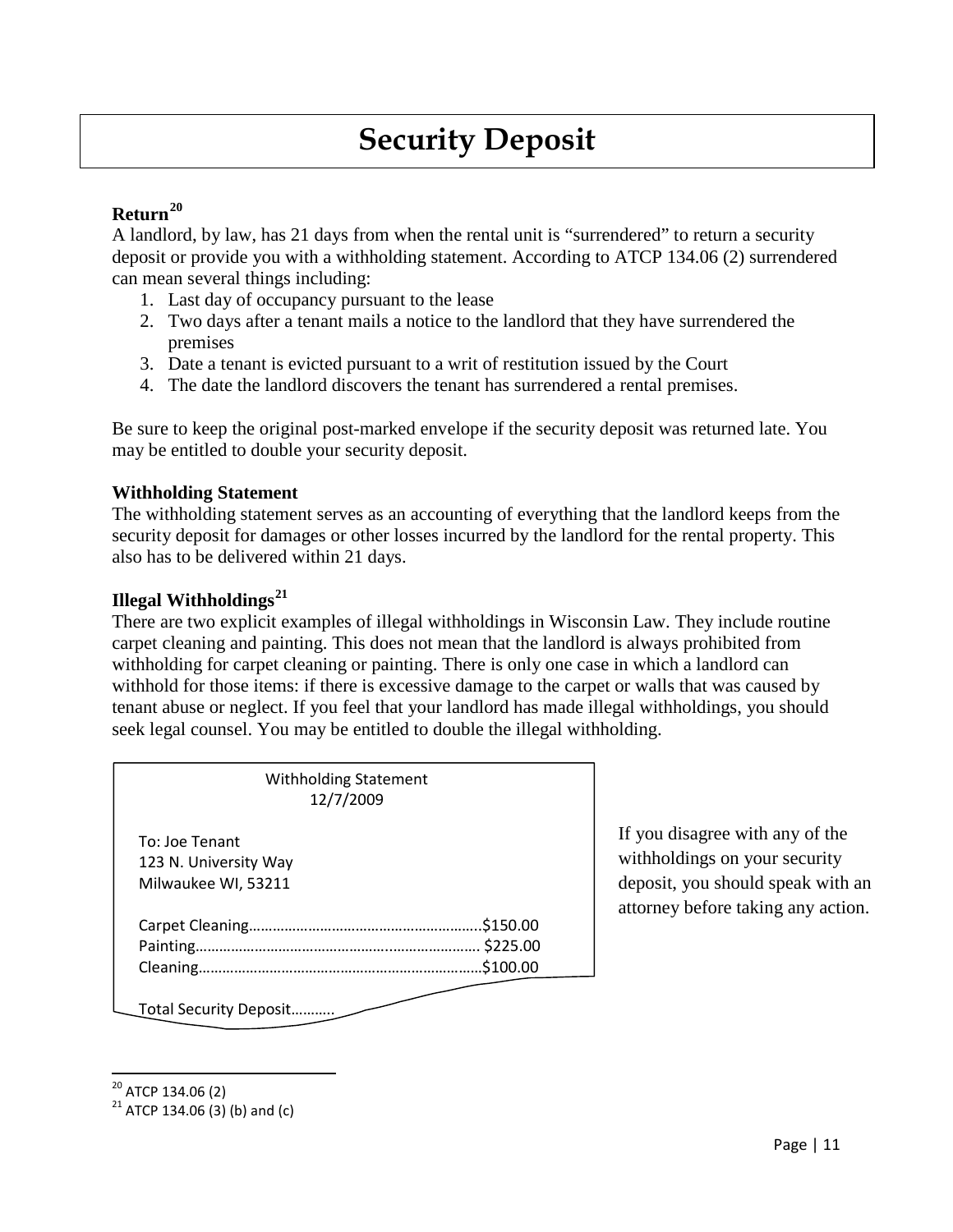## **Final Disclaimer**

All information in this document is to be used for informational purposes only and is not meant to substitute for any legal advice.

As with any legal situation, you should timely seek legal counsel so that a licensed attorney can review your case and apply the laws appropriately.

There are many groups that are available to the public who are able to help you find and retain legal representation.

The University Legal Clinic is such an organization available to current students of the University of Wisconsin-Milwaukee.

If you are not a student please see Appendix A for a listing of legal aid societies in Wisconsin and more specifically in the Milwaukee area.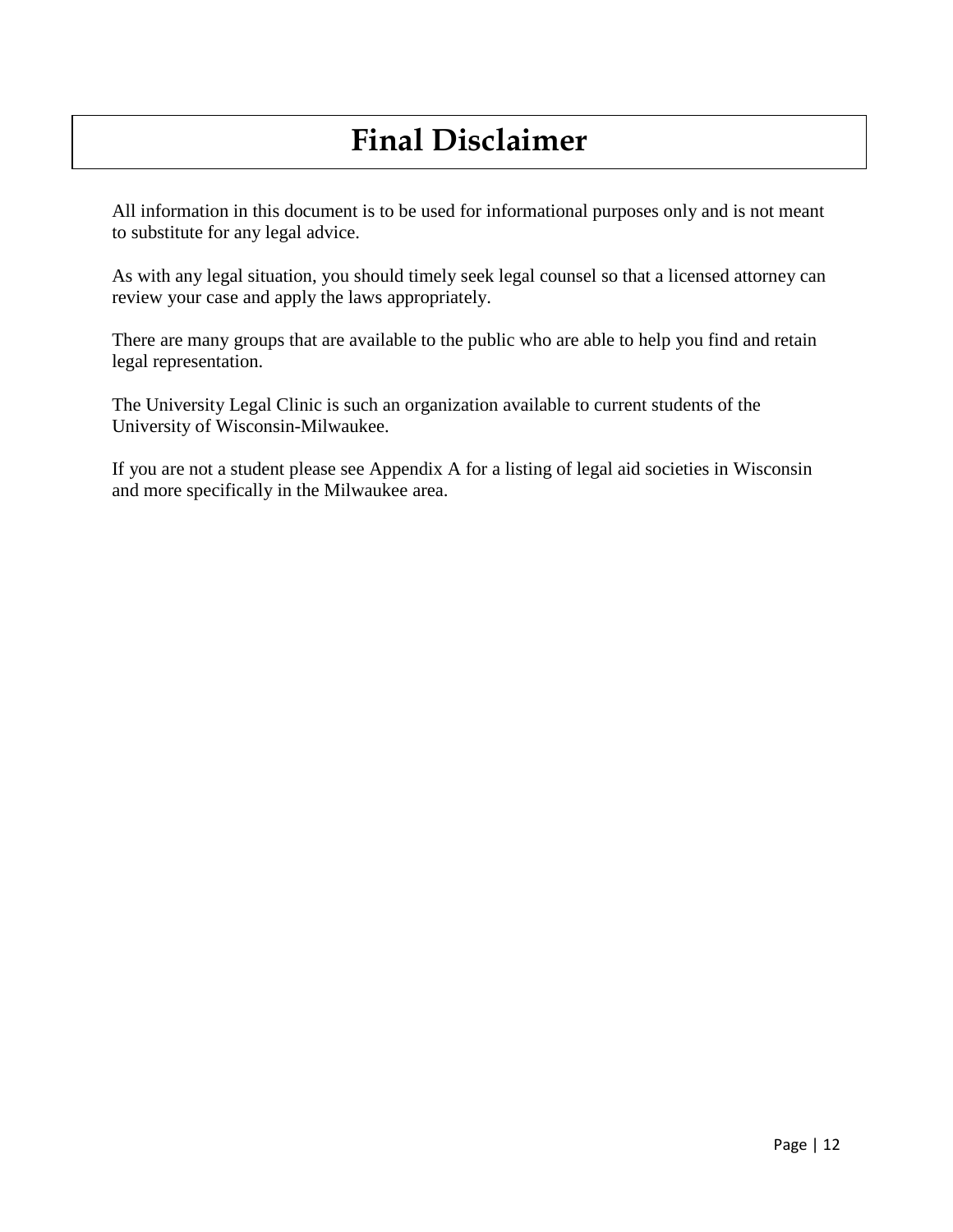## **Appendix A**

#### **Useful Websites and Phone Numbers**

**State Bar of Wisconsin:** General legal information including Wisconsin Statutes and Administrative Codes. www.wisbar.com

**Wisconsin Circuit Court Access:** Provides access to all circuit court records including previous small claims proceedings.

http://wcca.wicourts.gov/index.xsl

**City of Milwaukee Municipal Court:** Provides access to municipal court records. http://query.municourt.milwaukee.gov

**Milwaukee DNS Property Data:** Provides information for previous and current code violations at different addresses within Milwaukee.

http://isweb1.ci.mil.wi.us/citygov/dns/main/propertydata/nss/bistart.html

**Coalition for Access to Legal Resources (CALR):** Milwaukee area association interested in providing legal access for low income people.

www.legalhelpmilwaukee.org

| University Legal Clinic                  | 414-229-4140                |
|------------------------------------------|-----------------------------|
| <b>Consumer Protection</b>               | 414-226-1231                |
| <b>Emergency Shelter Hotline</b>         | 866-211-3380                |
| <b>Fair Housing Council</b>              | 414-278-1240                |
| Housing Complaints (DNS)                 | 414-286-2268                |
| City Clerk/Alderperson                   | 414-286-2221                |
| Zoning Codes/Building Inspection         | 414-286-2507                |
| <b>Health Department</b>                 | 414-286-3521                |
| Landlord/Tenant Hotline                  | 414-272-6952                |
| <b>Better Business Bureau</b>            | 414-847-6000 / 800-273-1002 |
| Low Income Taxpayer Clinic               | 414-229-3232                |
| Legal Action of Wisconsin                | 414-278-7722                |
| (Low income legal assistance)            |                             |
| Legal Aid Society of Milwaukee           | 414-765-0600                |
| (Low income legal assistance)            |                             |
| <b>State Bar Lawyer Referral Service</b> | 800-362-9082                |
| Milwaukee Bar Lawyer Referral            | 414-274-6768                |
|                                          |                             |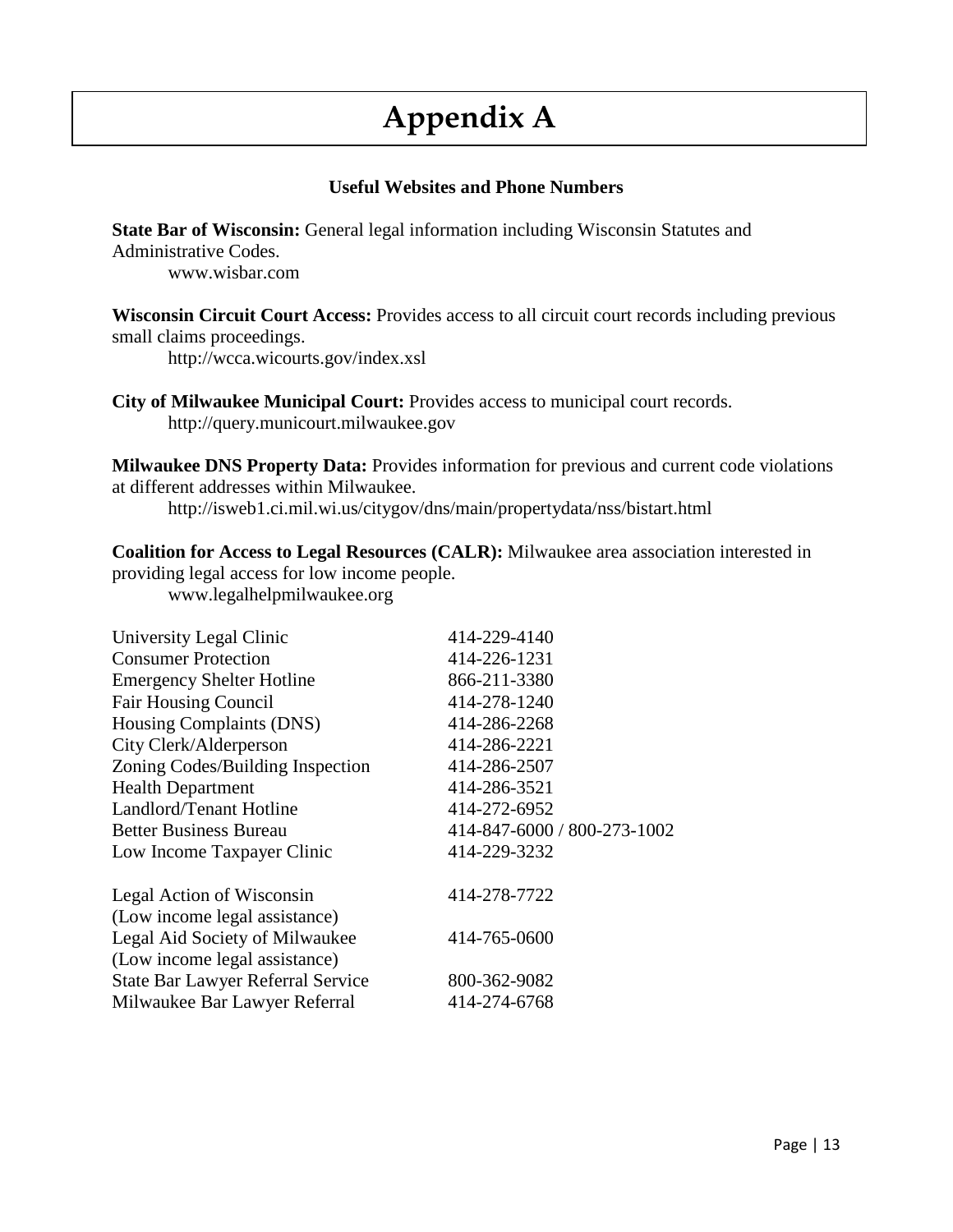## **Appendix B**

#### **About the University Legal Clinic**

The University Legal Clinic (ULC) has provided quality legal assistance to the students of UWM since 1971. The ULC is a student organization. We are staffed by 3 Executive members and about 10-15 volunteer paralegals. We also have one, part-time staff attorney.

The ULC can help students with most of their legal matters for free. The majority of our cases deal with Landlord / Tenant issues and traffic citations, but we can help with many things including:

- 1. Traffic Citations
- 2. Landlord / Tenant Issues
- 3. Contracts
- 4. Uncontested Divorce
- 5. Noise Violations
- 6. Underage Drinking Citations / Illegal Tavern Tickets

The ULC also offers college credit at UWM through its volunteer paralegal program.

If you are interested in applying for the Volunteer Paralegal Program or would like more information about the ULC, visit our website at: ulc.uwm.edu.

#### **About the Neighborhood Housing Office**

The Neighborhood Housing Office provides direct outreach and advising to help students find quality off-campus housing and roommates through education, referral, and support. They promote healthy living and social responsibility to connect students with UW-Milwaukee and the surrounding neighborhoods.

Properties listed on the Neighborhood Housing Office website or registered for campus events are not inspected or approved by the university. The Neighborhood Housing Office does not operate as a real estate agent or show any specific rental units. They provide quality tools and strategies to make your neighborhood housing living experience a success.